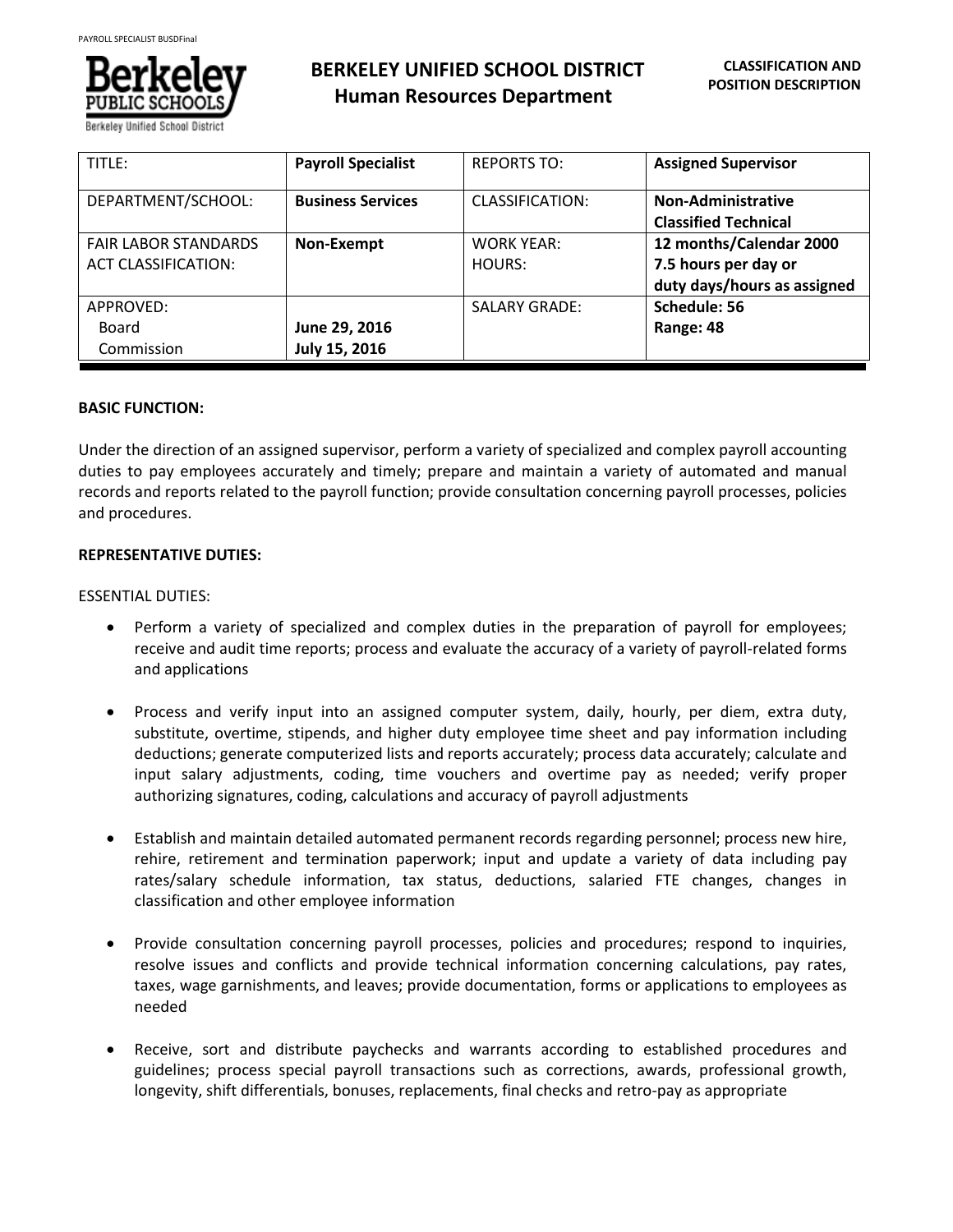- Compile information and prepare and maintain a variety of records and reports related to employee information, time sheets, pay rates, salary adjustments, voluntary pay deductions/changes, disability, workers compensation, payroll data, and submit payroll reports to appropriate personnel for processing
- Process and apply payroll changes relative to bargaining unit contracts, PERS, STRS, County, State, IRS, and Social Security rules and regulations
- Prepare and process a variety of required tax forms accurately and as assigned; perform periodic tax procedures and related payroll reconciliation functions; prepare and distribute mandated tax reports; compile and verify related employee information
- Research and provide current and past payroll information in response to employee inquiries, subpoenas, workers compensation claims, and inquiries from State and County agencies according to established guidelines; provide employment and wage verification for court orders from County and State agencies
- Operate a variety of office equipment including a calculator, copier, fax machine, printer, sealing machine, computer and assigned software

# OTHER DUTIES:

Perform related duties as assigned

### **KNOWLEDGE AND ABILITIES:**

### KNOWLEDGE OF:

Advanced principles and techniques involved in payroll preparation and processing Tax withholding, voluntary deductions, garnishments and supplemental insurance Preparation, maintenance, verification and processing of payroll records and reports Generally accepted accounting principles, practices and procedures Preparation, review and control of assigned accounts Organizational payroll policies and objectives Financial and statistical record-keeping techniques Preparation of financial statements and comprehensive payroll accounting reports Applicable laws, codes, regulations, policies and procedures Principles and practices of data processing Modern office practices, procedures and equipment Technical aspects of field of specialty Operation of a computer and assigned software Oral and written communication skills Interpersonal skills including tact, patience and courtesy Arithmetic computations

# ABILITY TO:

Perform a variety of specialized and complex payroll and accounting duties in the preparation of payroll for certificated, classified and/or hourly personnel Pay employees accurately and timely according to established processes and timelines Prepare and maintain a variety of automated and manual records and reports Interpret, apply and explain laws, rules and regulations related to payroll activities Provide consultation concerning payroll processes, policies and procedures